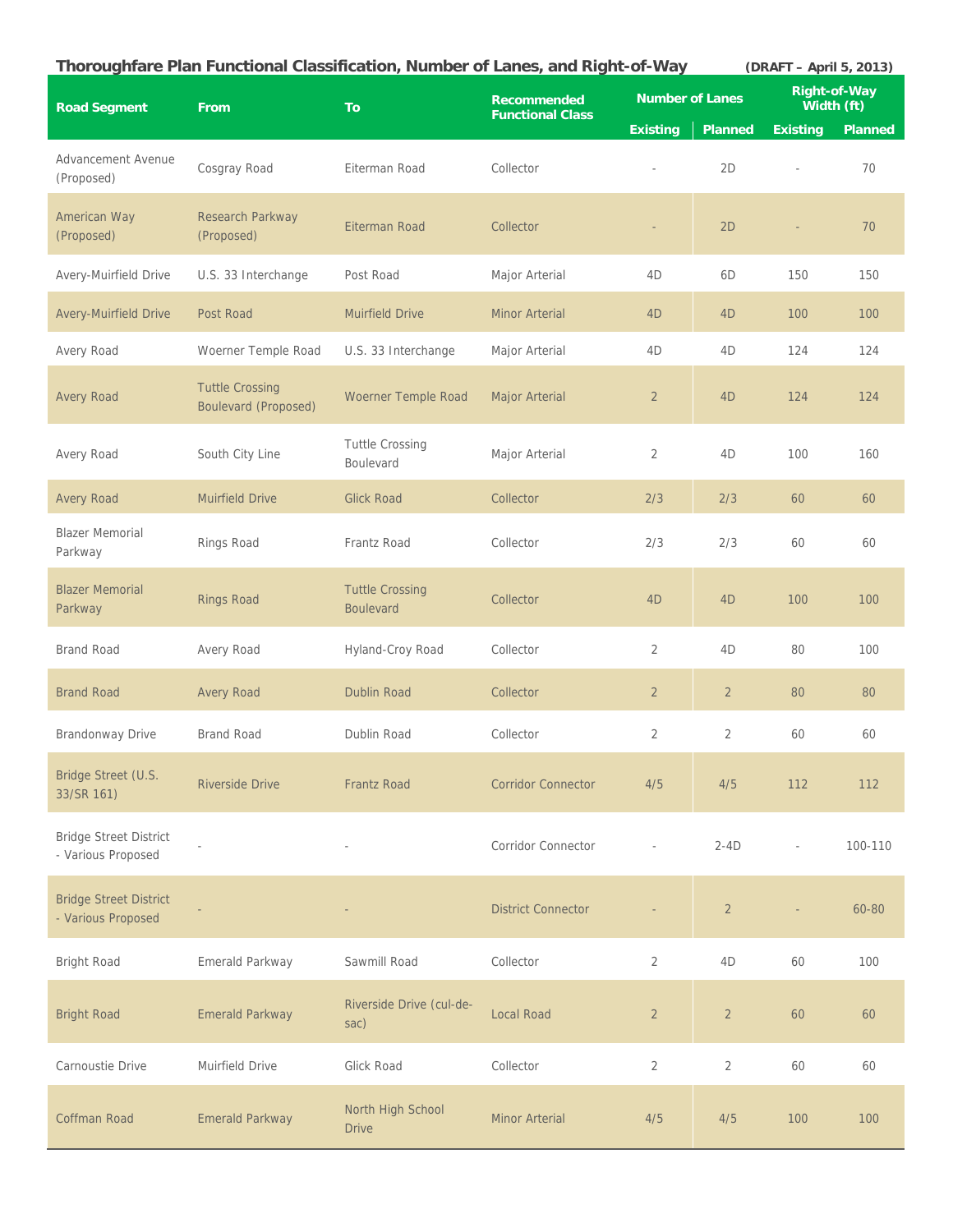| Thoroughfare Plan Functional Classification, Number of Lanes, and Right-of-Way<br>(DRAFT - April 5, 2013) |                                                       |                                                 |                                               |                        |                |                                   |                |  |
|-----------------------------------------------------------------------------------------------------------|-------------------------------------------------------|-------------------------------------------------|-----------------------------------------------|------------------------|----------------|-----------------------------------|----------------|--|
| <b>Road Segment</b>                                                                                       | From                                                  | <b>To</b>                                       | <b>Recommended</b><br><b>Functional Class</b> | <b>Number of Lanes</b> |                | <b>Right-of-Way</b><br>Width (ft) |                |  |
|                                                                                                           |                                                       |                                                 |                                               | <b>Existing</b>        | <b>Planned</b> | <b>Existing</b>                   | <b>Planned</b> |  |
| Coffman Road                                                                                              | North High School<br>Drive                            | <b>Brand Road</b>                               | Minor Arterial                                | 2/3                    | 2/3            | 80                                | 80             |  |
| Commerce Parkway                                                                                          | Post Road                                             | <b>Perimeter Drive</b>                          | Collector                                     | $\overline{2}$         | $\overline{2}$ | 70                                | 70             |  |
| Corazon Drive                                                                                             | Hyland-Croy Road                                      | Manley Road                                     | Collector                                     | $\overline{2}$         | $\overline{2}$ | 60                                | 60             |  |
| Corbin's Mill Drive                                                                                       | Bridge Street (SR 161)                                | Southern Bridge Street<br><b>District Limit</b> | <b>District Connector</b>                     | $\overline{2}$         | $\overline{2}$ | 50                                | 70             |  |
| Cosgray Road                                                                                              | Dublin South Corp.<br>Limit                           | <b>Tuttle Crossing</b><br>Boulevard (Proposed)  | Major Arterial                                | 2                      | 4D             | 100                               | 120            |  |
| Cosgray Road                                                                                              | <b>Tuttle Crossing</b><br><b>Boulevard (Proposed)</b> | Shier Rings Road                                | Collector                                     | $\overline{2}$         | 2/3            | 60                                | 70             |  |
| Cosgray Road                                                                                              | Shier Rings Road                                      | <b>Fishel Drive South</b>                       | Collector                                     | 2                      | 2D             | 60                                | 70             |  |
| Cosgray Road                                                                                              | <b>Fishel Drive South</b>                             | Post Road (SR 161)                              | <b>Minor Arterial</b>                         | $\overline{2}$         | 4D             | 60                                | 100            |  |
| Dale Drive                                                                                                | SR 161                                                | Riverside Drive (SR<br>257)                     | <b>District Connector</b>                     | 2/3                    | 2/3            | 60-80                             | 60-80          |  |
| <b>Dublin Center Drive</b>                                                                                | Sawmill Road                                          | <b>Martin Road</b>                              | <b>District Connector</b>                     | 2/3                    | 2/3            | 60                                | 70             |  |
| Dublin Methodist Lane                                                                                     | Avery-Muirfield Drive at<br>U.S. 33 WB Off Ramp       | <b>Hospital Drive</b>                           | Collector                                     | 1                      | 1              | 60                                | 60             |  |
| Dublin Road (SR 745)                                                                                      | Dublin North Corp.<br>Limit                           | <b>Emerald Parkway</b>                          | <b>Minor Arterial</b>                         | 2/3                    | 2/3            | 80                                | 80             |  |
| Dublin Road (SR 745)                                                                                      | Emerald Parkway                                       | $1 - 270$                                       | Minor Arterial                                | 4/5                    | 4/5            | 80                                | 80-100         |  |
| Dublin Road (SR 745)                                                                                      | $1-270$                                               | Bridge Street (SR 161)                          | <b>Corridor Connector</b>                     | 2/3                    | 2/3            | 80                                | 80             |  |
| Dublin Road                                                                                               | Bridge Street (SR 161)                                | Karrer Place                                    | Corridor Connector                            | 2/3                    | 2/3            | 80                                | 80             |  |
| <b>Dublin Road</b>                                                                                        | Karrer Place                                          | <b>Frantz Road</b>                              | Collector                                     | 2/3                    | 2/3            | 80                                | 80             |  |
| Dublinshire Drive                                                                                         | Earlington Parkway                                    | Wynford Drive                                   | Collector                                     | $\overline{2}$         | $\overline{2}$ | 60                                | 60             |  |
| Earlington Parkway                                                                                        | <b>Brand Road</b>                                     | Coffman Road                                    | Collector                                     | $\overline{2}$         | $\overline{2}$ | 60                                | 60             |  |
| Eiterman Road                                                                                             | Shier Rings Road                                      | Rings Road                                      | Collector                                     | 2D                     | 2D             | 70                                | 70             |  |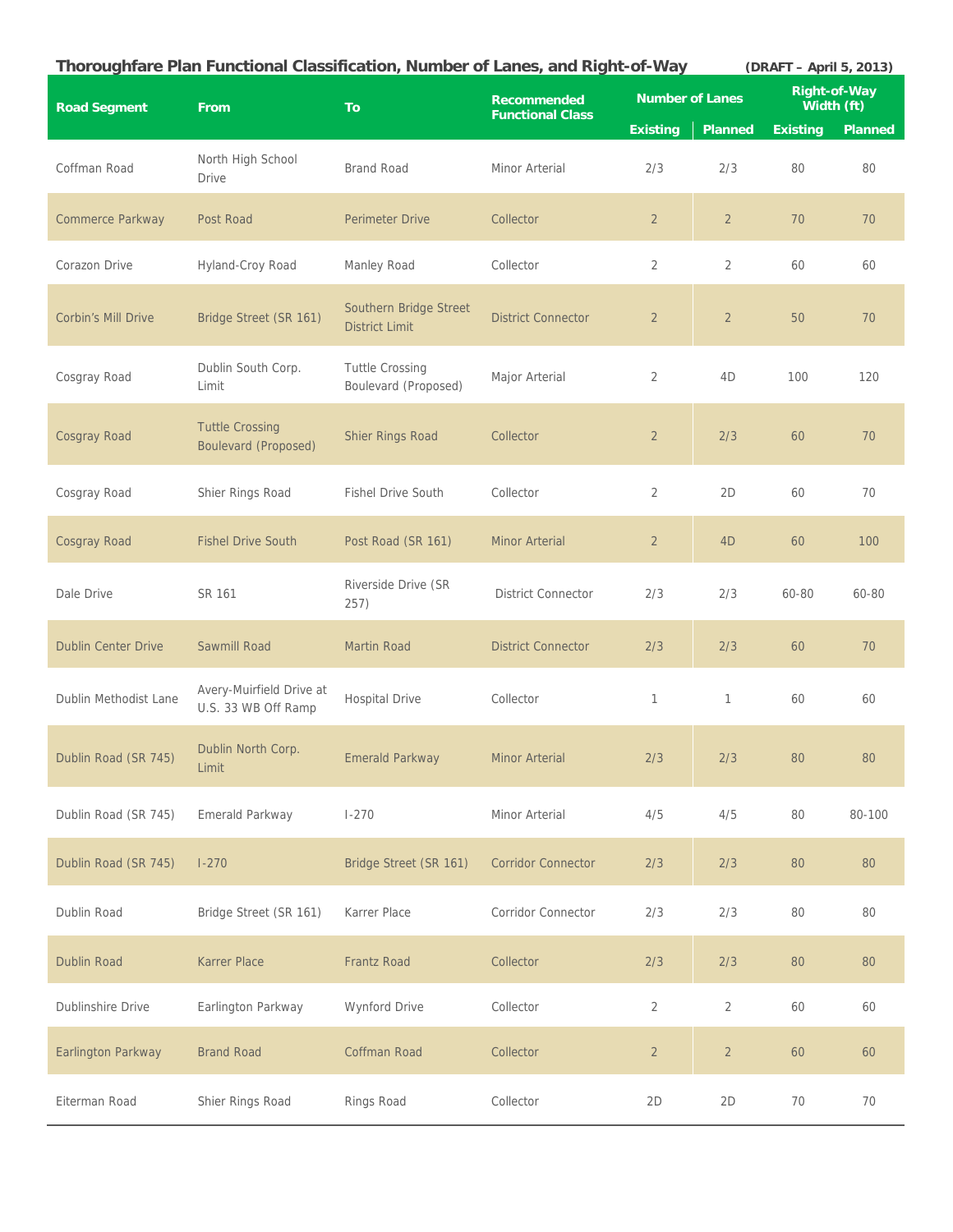| Thoroughfare Plan Functional Classification, Number of Lanes, and Right-of-Way<br>(DRAFT - April 5, 2013) |                                          |                                                 |                                               |                        |                |                                   |                |
|-----------------------------------------------------------------------------------------------------------|------------------------------------------|-------------------------------------------------|-----------------------------------------------|------------------------|----------------|-----------------------------------|----------------|
| <b>Road Segment</b>                                                                                       | From                                     | <b>To</b>                                       | <b>Recommended</b><br><b>Functional Class</b> | <b>Number of Lanes</b> |                | <b>Right-of-Way</b><br>Width (ft) |                |
|                                                                                                           |                                          |                                                 |                                               | <b>Existing</b>        | <b>Planned</b> | <b>Existing</b>                   | <b>Planned</b> |
| Eiterman Road                                                                                             | <b>Technology Way</b><br>(Proposed)      | Shier Rings Road                                | Collector                                     | $\overline{2}$         | 2D             | 70                                | 70             |
| Emerald Parkway                                                                                           | South Corporation<br>Limit               | Riverside Drive                                 | Minor Arterial                                | 4D                     | 4D             | 100                               | 100            |
| Emerald Parkway                                                                                           | <b>Riverside Drive</b>                   | <b>Hard Road</b>                                | <b>Minor Arterial</b>                         | ÷,                     | 4D             |                                   | 100            |
| Emerald Parkway                                                                                           | Hard Road                                | Sawmill Road                                    | Minor Arterial                                | 4D                     | 4D             | 100                               | 100            |
| <b>Frantz Road</b>                                                                                        | Bridge Street (SR 161)                   | Southern Bridge Street<br><b>District Limit</b> | <b>Corridor Connector</b>                     | 4 <sub>D</sub>         | 4 <sub>D</sub> | 110                               | 110            |
| Frantz Road                                                                                               | Southern Bridge Street<br>District Limit | <b>Tuttle Crossing</b><br>Boulevard             | Minor Arterial                                | 4D                     | 4D             | 100                               | 100            |
| <b>Glick Road</b>                                                                                         | <b>Avery Road</b>                        | <b>Dublin Road</b>                              | <b>Minor Arterial</b>                         | $\overline{2}$         | $\overline{2}$ | 80                                | 80             |
| Glick Road                                                                                                | Dublin Road                              | Riverside Drive                                 | Minor Arterial                                | 2/3                    | $\overline{4}$ | 80                                | 100            |
| <b>Hard Road</b>                                                                                          | <b>Riverside Drive</b>                   | Claddaugh Lane                                  | <b>Minor Arterial</b>                         | 2/3                    | 2/3            | 80                                | 80             |
| Hard Road                                                                                                 | Claddaugh Lane                           | Sawmill Road                                    | Minor Arterial                                | 4/5                    | 4/5            | 100                               | 100            |
| <b>Hospital Drive</b>                                                                                     | <b>Perimeter Drive</b>                   | <b>Avery-Muirfield Drive</b>                    | Collector                                     | 2/3                    | 2/3            | 80-100                            | 80-100         |
| Houchard Road                                                                                             | Amity Pike                               | SR 161                                          | Minor Arterial                                | $\overline{2}$         | 4D             | 70                                | 100            |
| <b>Houchard Road</b>                                                                                      | <b>SR 161</b>                            | <b>Warner Road</b>                              | <b>Minor Arterial</b>                         | $\equiv$               | 4D             |                                   | 100            |
| Houchard Road                                                                                             | Warner Road                              | McKitrick Road                                  | Minor Arterial                                | ÷,                     | 4D             | $\overline{a}$                    | 100            |
| Hyland-Croy Road                                                                                          | Post Road                                | <b>Brock Road</b>                               | Minor Arterial                                | $\overline{2}$         | 4D             | 80                                | 100            |
| Hyland-Croy Road                                                                                          | <b>Brock Road</b>                        | Wells Road                                      | Collector                                     | $\overline{2}$         | $\overline{2}$ | 80                                | 80             |
| <b>Industrial Parkway</b>                                                                                 | U.S. 42                                  | <b>Memorial Drive</b>                           | Collector                                     | $\overline{2}$         | 4D             | 60-100                            | 100            |
| Industrial Parkway                                                                                        | Memorial Drive                           | SR 161                                          | Collector                                     | 4D                     | 4D             | 100                               | 100            |
| <b>Innovation Drive</b>                                                                                   | <b>Wilcox Road</b>                       | <b>Emerald Parkway</b>                          | Collector                                     | 2/3                    | 2/3            | 60                                | 60             |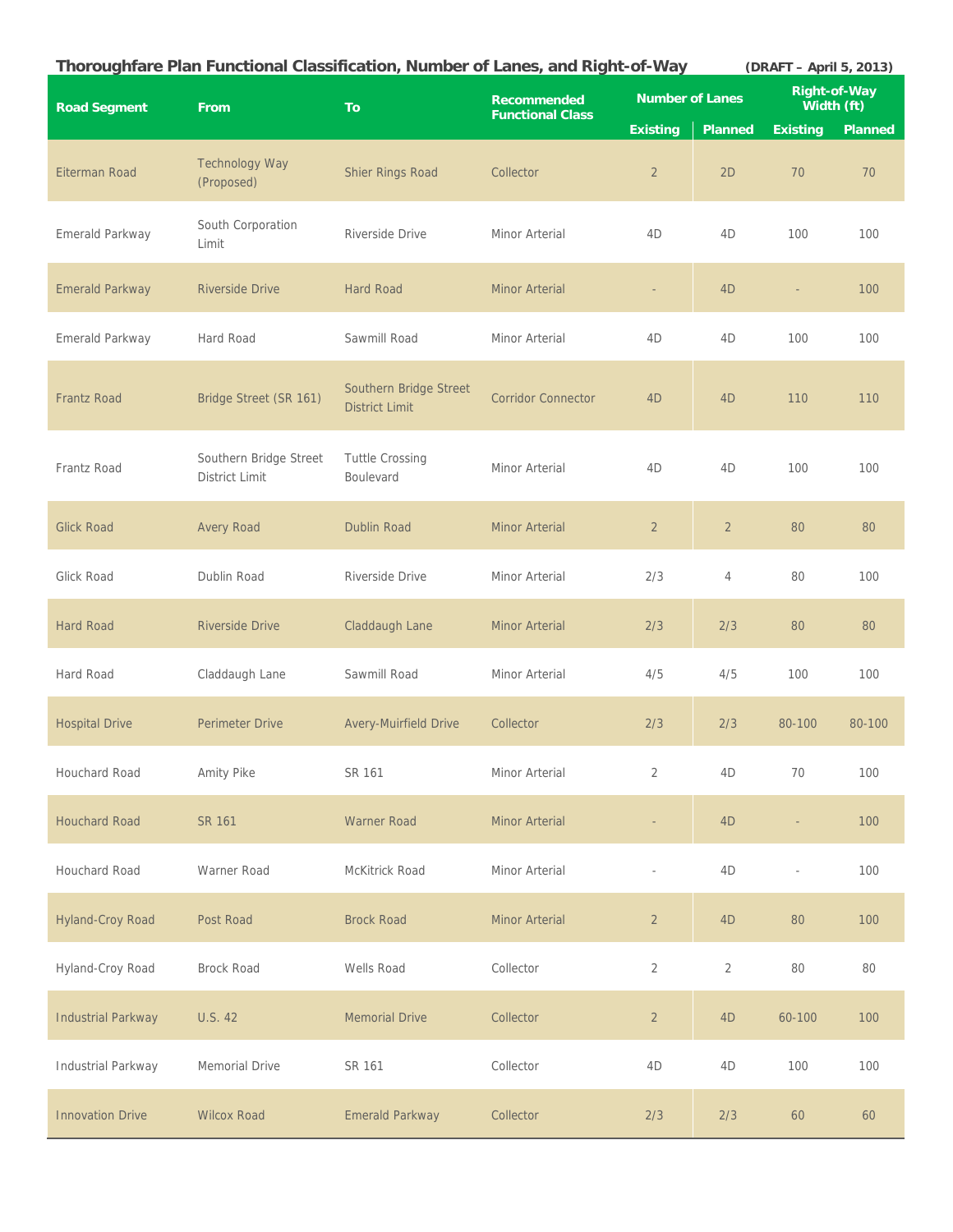|                                              |                                         | Thoroughfare Plan Functional Classification, Number of Lanes, and Right-of-Way |                                               |                        |                | (DRAFT - April 5, 2013)           |                |
|----------------------------------------------|-----------------------------------------|--------------------------------------------------------------------------------|-----------------------------------------------|------------------------|----------------|-----------------------------------|----------------|
| <b>Road Segment</b>                          | From                                    | <b>To</b>                                                                      | <b>Recommended</b><br><b>Functional Class</b> | <b>Number of Lanes</b> |                | <b>Right-of-Way</b><br>Width (ft) |                |
|                                              |                                         |                                                                                |                                               | <b>Existing</b>        | <b>Planned</b> | <b>Existing</b>                   | <b>Planned</b> |
| Jerome Road                                  | Manley Road                             | <b>Brock Road</b>                                                              | Collector                                     | $\overline{2}$         | $\overline{2}$ | 80                                | 80             |
| <b>Manley Road</b>                           | Jerome Road                             | <b>Avery Road</b>                                                              | <b>Minor Arterial</b>                         | $\overline{2}$         | $\overline{2}$ | 80                                | 80             |
| McKitrick Road                               | U.S. 33 Interchange<br>(Proposed)       | Hyland-Croy Road                                                               | Minor Arterial                                | $\overline{2}$         | 4D             | 80                                | 100            |
| <b>McKitrick Road</b>                        | Hyland-Croy Road                        | Jerome Road                                                                    | <b>Minor Arterial</b>                         | $\overline{2}$         | $\overline{2}$ | 80                                | 80             |
| <b>Memorial Drive</b>                        | Avery Road                              | Dublin Road                                                                    | Collector                                     | $\overline{2}$         | $\overline{2}$ | 60                                | 60             |
| <b>Metro Place</b>                           | <b>Frantz Road</b>                      | <b>Frantz Road</b>                                                             | Collector                                     | $\overline{2}$         | $\overline{2}$ | 60                                | 60             |
| Mitchell-Dewitt Road                         | McKitrick Road                          | Hyland-Croy Road                                                               | Collector                                     | 2                      | $\overline{2}$ | 80                                | 80             |
| <b>Monterey Drive</b>                        | <b>Frantz Road</b>                      | SR 161                                                                         | Collector                                     | $\overline{2}$         | $\overline{2}$ | 60                                | 60             |
| Muirfield Drive                              | Avery Road                              | Glick Road                                                                     | Minor Arterial                                | 4D                     | 4D             | 100                               | 100            |
| <b>Perimeter Drive</b>                       | <b>Holt Rd./Perimeter</b><br>Loop Drive | <b>Avery-Muirfield Drive</b>                                                   | <b>Minor Arterial</b>                         | 4/5                    | 4/5            | 100                               | 100            |
| Perimeter Drive                              | Holt Rd./Perimeter<br>Loop Drive        | Emerald Parkway                                                                | Minor Arterial                                | 2/3                    | 4/5            | 100                               | 100            |
| Perimeter Drive (West<br>of Avery-Muirfield) | <b>Avery-Muirfield Drive</b>            | Post Road                                                                      | <b>Minor Arterial</b>                         | 4/5                    | 4/5            | 100                               | 100            |
| Perimeter Loop Road                          | Avery-Muirfield Drive                   | Perimeter Drive                                                                | Collector                                     | 2/3                    | 2/3            | 60-80                             | 60-100         |
| Post Road                                    | <b>Avery-Muirfield Drive</b>            | Commerce Parkway                                                               | Collector                                     | $\overline{2}$         | $\overline{2}$ | 60                                | 60             |
| Post Road                                    | Emerald Parkway                         | SR 161/Frantz Road                                                             | Minor Arterial/<br><b>Corridor Connector</b>  | 4/5                    | 4/5            | 100                               | 100            |
| Post Road (West)                             | U.S. 33/Post Road<br>Interchange        | <b>Hyland-Croy Road</b>                                                        | Major Arterial                                | 2/3                    | 4D             | 100                               | 125            |
| Post Road (West)                             | Perimeter Drive                         | Avery-Muirfield Drive                                                          | Collector                                     | 2                      | $\overline{2}$ | 60                                | 60             |
| Post Road (West)                             | <b>Hyland-Croy Road</b>                 | <b>Perimeter Drive</b>                                                         | Collector                                     | 4/5                    | 4/5            | 100                               | 100            |
| Research Parkway<br>(Proposed)               | Eiterman Road                           | SR 161/Post Road                                                               | Minor Arterial                                | J.                     | 4/5            |                                   | 100            |
| <b>Rings Road</b>                            | Frantz Road                             | <b>Emerald Parkway</b>                                                         | <b>Minor Arterial</b>                         | 4/5                    | 4/5            | 100                               | 100            |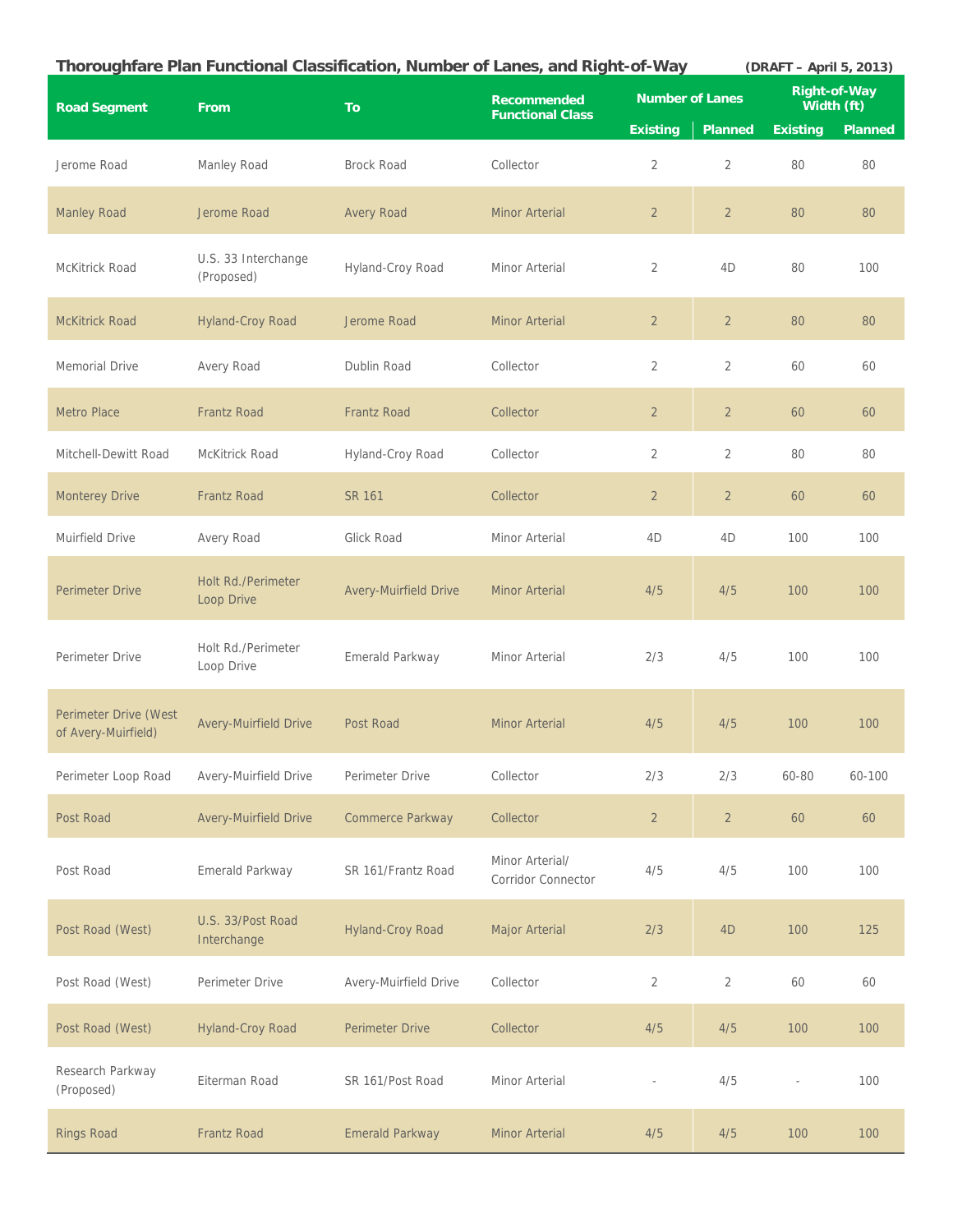|                                              | Thoroughfare Plan Functional Classification, Number of Lanes, and Right-of-Way |                                                |                                               |                        |                | (DRAFT - April 5, 2013)  |                            |
|----------------------------------------------|--------------------------------------------------------------------------------|------------------------------------------------|-----------------------------------------------|------------------------|----------------|--------------------------|----------------------------|
| <b>Road Segment</b>                          | <b>From</b>                                                                    | To                                             | <b>Recommended</b><br><b>Functional Class</b> | <b>Number of Lanes</b> |                |                          | Right-of-Way<br>Width (ft) |
|                                              |                                                                                |                                                |                                               | <b>Existing</b>        | <b>Planned</b> | <b>Existing</b>          | <b>Planned</b>             |
| Rings Road                                   | Dublin Road                                                                    | Frantz Road                                    | Minor Arterial                                | 2                      | 2              | 60                       | 60                         |
| <b>Rings Road</b>                            | <b>Avery Road</b>                                                              | Cosgray Road                                   | Collector                                     | $\overline{2}$         | $\overline{2}$ | 60                       | 60                         |
| Rings-Cosgray<br>Connector (Amlin<br>Bypass) | Cosgray Road                                                                   | <b>Tuttle Crossing</b><br>Boulevard (Proposed) | Collector                                     | i.                     | 2/3            | $\overline{\phantom{a}}$ | 70                         |
| Riverside Drive (U.S.<br>33)                 | Dublin South Corp.<br>Limit                                                    | SR 161 (West Dublin-<br>Granville Road)        | <b>Corridor Connector</b>                     | $\overline{2}$         | $\overline{2}$ | 120                      | 120                        |
| Riverside Drive (SR<br>257) Realigned        | SR 161 (West Dublin-<br>Granville Road)                                        | Emerald Parkway                                | <b>Corridor Connector</b>                     | 4                      | 4              |                          | 110                        |
| <b>Riverside Drive (SR</b><br>257)           | <b>Emerald Parkway</b>                                                         | <b>Glick Road</b>                              | Major Arterial                                | $\overline{4}$         | $\overline{4}$ | 112                      | 112                        |
| Sawmill Road                                 | SR 161 (West Dublin-<br>Granville Road)                                        | I-270 Interchange                              | Major Arterial                                | 4                      | 4              | 160                      | 160                        |
| Sawmill Road                                 | I-270 Interchange                                                              | Franklin-Delaware<br><b>County Line</b>        | Major Arterial                                | $\overline{4}$         | 6              | 160                      | 160                        |
| Sells Mill Drive                             | Muirfield Drive                                                                | Earlington Parkway                             | Collector                                     | 2                      | 2              | 60                       | 60                         |
| <b>Shamrock Boulevard</b>                    | <b>Tuller Ridge Drive</b>                                                      | Stoneridge Lane                                | <b>District Connector</b>                     | $\overline{2}$         | $\overline{2}$ | 100                      | 100                        |
| Shawan Falls Drive                           | Bridge Street (SR 161)                                                         | North end of existing<br>Shawan Falls Drive    | <b>District Connector</b>                     | 2                      | 2              | 60                       | 70                         |
| <b>Shier Rings Road</b>                      | <b>Houchard Road</b>                                                           | <b>Cosgray Road</b>                            | Collector                                     |                        | $\overline{2}$ |                          | 70                         |
| Shier Rings Road                             | Cosgray Road                                                                   | Eiterman Road                                  | Collector                                     | $\overline{2}$         | $\overline{2}$ | 50                       | 60                         |
| Shier Rings Road                             | Eiterman Road                                                                  | <b>Avery Road</b>                              | <b>Minor Arterial</b>                         | $\overline{2}$         | 4D             | 75                       | 100                        |
| Shier Rings Road                             | Avery Road                                                                     | Emerald Parkway                                | Minor Arterial                                | $\overline{2}$         | $\overline{2}$ | 70                       | 70                         |
| <b>SR 161</b>                                | Dublin West Corp. Limit                                                        | U.S. 33/Post Road<br>Interchange               | Major Arterial                                | $\overline{a}$         | 4D             | 100                      | $135 - 140$                |
| SR 161 (West Dublin-<br>Granville Road)      | Riverside Drive                                                                | Sawmill Road                                   | <b>Corridor Connector</b>                     | 4D                     | 4D             | 112                      | 112                        |
|                                              |                                                                                |                                                |                                               |                        |                |                          |                            |
| Summit View Road                             | Riverside Drive                                                                | Sawmill Road                                   | Collector                                     | $\overline{2}$         | $\overline{2}$ | 60                       | 60                         |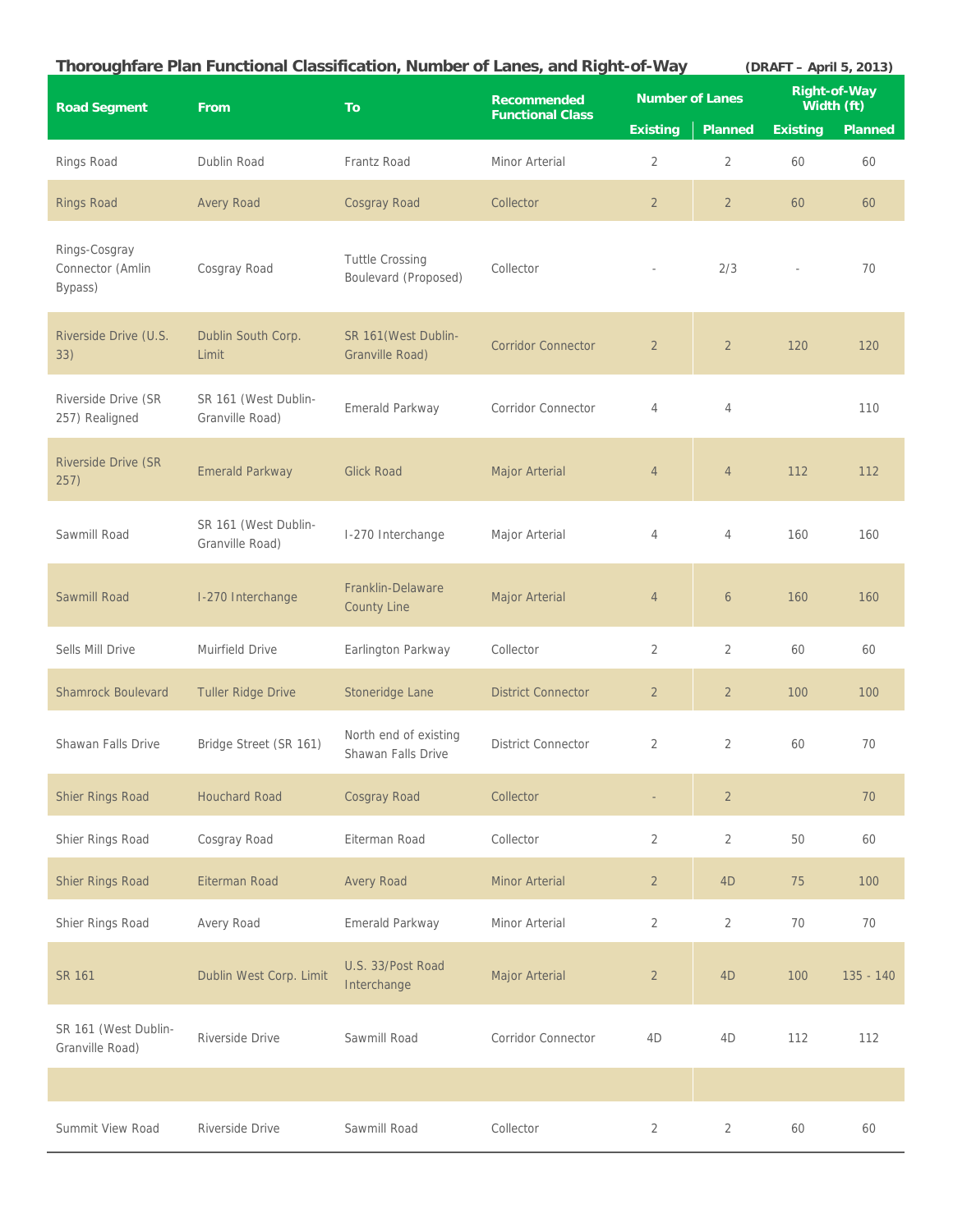|                                            | Thoroughfare Plan Functional Classification, Number of Lanes, and Right-of-Way |                             |                                               |                 |                        | (DRAFT - April 5, 2013)  |                                   |
|--------------------------------------------|--------------------------------------------------------------------------------|-----------------------------|-----------------------------------------------|-----------------|------------------------|--------------------------|-----------------------------------|
| <b>Road Segment</b>                        | From                                                                           | <b>To</b>                   | <b>Recommended</b><br><b>Functional Class</b> |                 | <b>Number of Lanes</b> |                          | <b>Right-of-Way</b><br>Width (ft) |
|                                            |                                                                                |                             |                                               | <b>Existing</b> | <b>Planned</b>         | <b>Existing</b>          | Planned                           |
| <b>Tara Hill Drive</b>                     | Coffman Road                                                                   | <b>Muirfield Drive</b>      | Collector                                     | $\overline{2}$  | $\overline{2}$         | 60                       | 60                                |
| Tara Hill Drive                            | Muirfield Drive                                                                | Avery Road                  | Collector                                     | $\overline{2}$  | $\overline{2}$         | 60                       | 60                                |
| <b>Technology Way</b><br>(Proposed)        | Shier Rings Road                                                               | SR 161/Post Road            | <b>Minor Arterial</b>                         |                 | 4/5                    | ÷.                       | 124                               |
| Tuller Ridge Drive                         | <b>Tuller Road</b>                                                             | Sycamore Ridge<br>Boulevard | <b>District Connector</b>                     | 2               | $\overline{2}$         | 60                       | 60                                |
| <b>Tuller Road</b>                         | <b>Riverside Drive</b>                                                         | Village Parkway             | <b>District Connector</b>                     | 2/3             | 2/3                    | 80                       | 80                                |
| <b>Tullymore Drive</b>                     | Hyland-Croy Road                                                               | Avery-Muirfield Drive       | Collector                                     | $\overline{2}$  | $\overline{2}$         | 60                       | 60                                |
| <b>Tuttle Crossing</b><br><b>Boulevard</b> | <b>Emerald Parkway</b>                                                         | <b>Frantz Road</b>          | Major Arterial                                | 4/5             | 4/5                    | 112                      | 112                               |
| <b>Tuttle Crossing</b><br>Boulevard        | Emerald Parkway                                                                | <b>Wilcox Road</b>          | Major Arterial                                | 4D              | 4D                     | 132-138                  | 132-138                           |
| <b>Tuttle Crossing</b><br><b>Boulevard</b> | <b>Wilcox Road</b>                                                             | <b>Avery Road</b>           | Major Arterial                                |                 | 4 <sub>D</sub>         | $\overline{\phantom{a}}$ | 132-138                           |
| <b>Tuttle Crossing</b><br>Boulevard        | Avery Road                                                                     | Cosgray Road                | Minor Arterial                                |                 | 4D                     | ÷,                       | 100                               |
| <b>Tuttle Crossing</b><br><b>Boulevard</b> | Cosgray Road                                                                   | <b>Amity Pike</b>           | <b>Minor Arterial</b>                         |                 | 4 <sub>D</sub>         |                          | 100                               |
| <b>Tuttle Road</b>                         | Frantz Road                                                                    | Dublin Road                 | Minor Arterial                                | 2               | $\overline{2}$         | 80                       | 80                                |
|                                            |                                                                                |                             |                                               |                 |                        |                          |                                   |
| Village Parkway                            | <b>Tuller Road</b>                                                             | <b>Shamrock Boulevard</b>   | <b>District Connector</b>                     | $\overline{2}$  | $\overline{2}$         | 80                       | 80                                |
| <b>Village Parkway</b>                     | Sawmill Road                                                                   | <b>Shamrock Boulevard</b>   | <b>District Connector</b>                     | $\overline{2}$  | $\overline{2}$         | 100                      | 100                               |
| Wareham/Westbury<br><b>Drive</b>           | <b>Tullymore Drive</b>                                                         | <b>Brand Drive</b>          | Collector                                     | $\overline{2}$  | $\overline{2}$         | 60                       | 60                                |
| <b>Wexford Woods Drive</b>                 | <b>Avery Road</b>                                                              | <b>Tullymore Drive</b>      | Collector                                     | $\overline{2}$  | $\overline{2}$         | 60                       | 60                                |
| <b>Wilcox Road</b>                         | <b>Tuttle Crossing</b><br>Boulevard                                            | Dublin South Corp.<br>Limit | Collector                                     | $\overline{2}$  | $\overline{2}$         | 100                      | 100                               |
| <b>Wilcox Road</b>                         | Woerner Temple Road                                                            | Shier Rings Road            | Collector                                     | $\overline{2}$  | $\overline{2}$         | 70                       | 70                                |